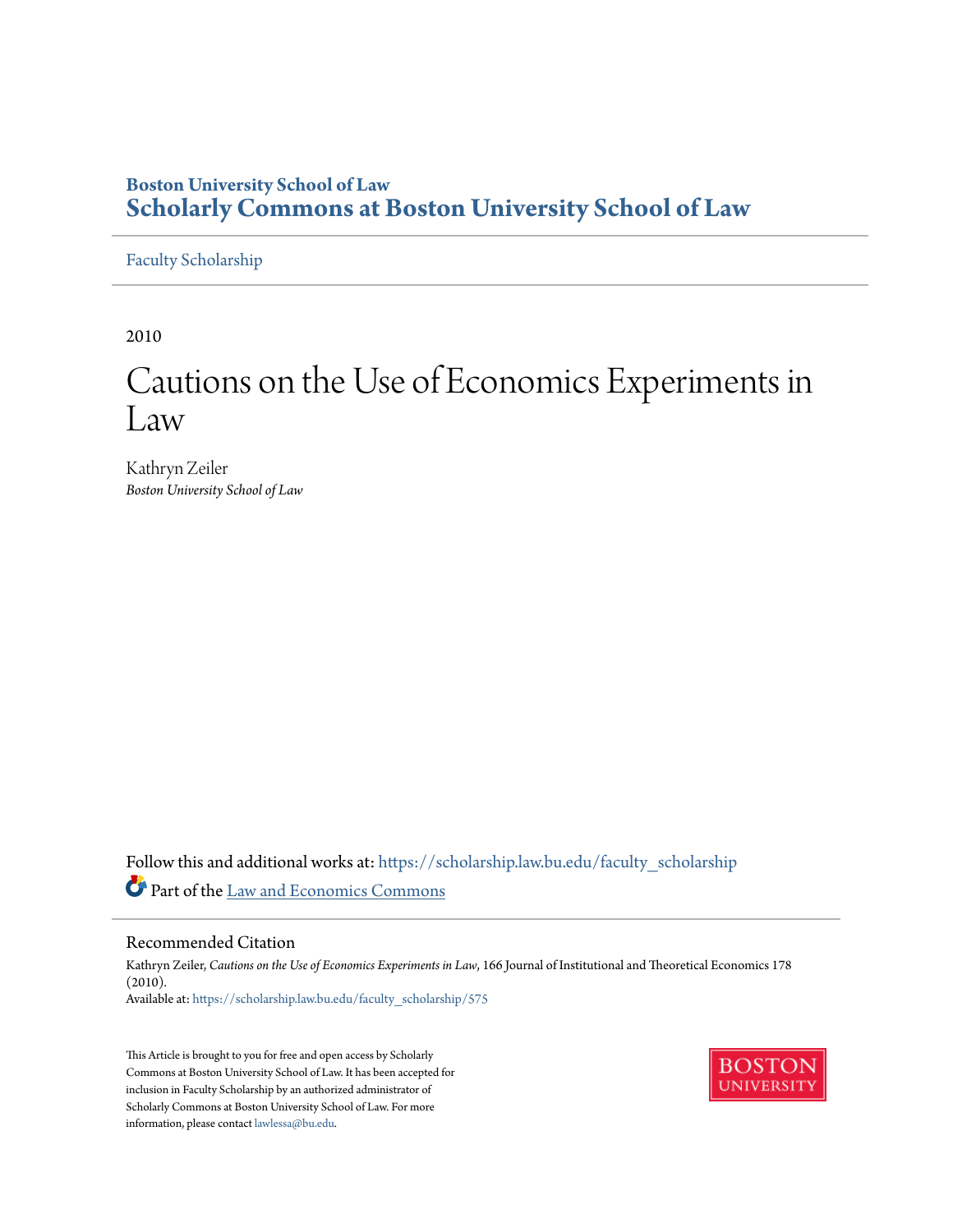

# **CAUTIONS ON THE USE OF ECONOMICS EXPERIMENTS IN LAW**

JITE 166 (2010), 178-193 Boston University School of Law, Law & Economics Paper No. 15-37

> Kathryn Zeiler Boston University School of Law

This paper can be downloaded without charge at:

<http://www.bu.edu/law/faculty/scholarship/workingpapers/2015.html>

Electronic copy available at: http://ssrn.com/abstract=2675179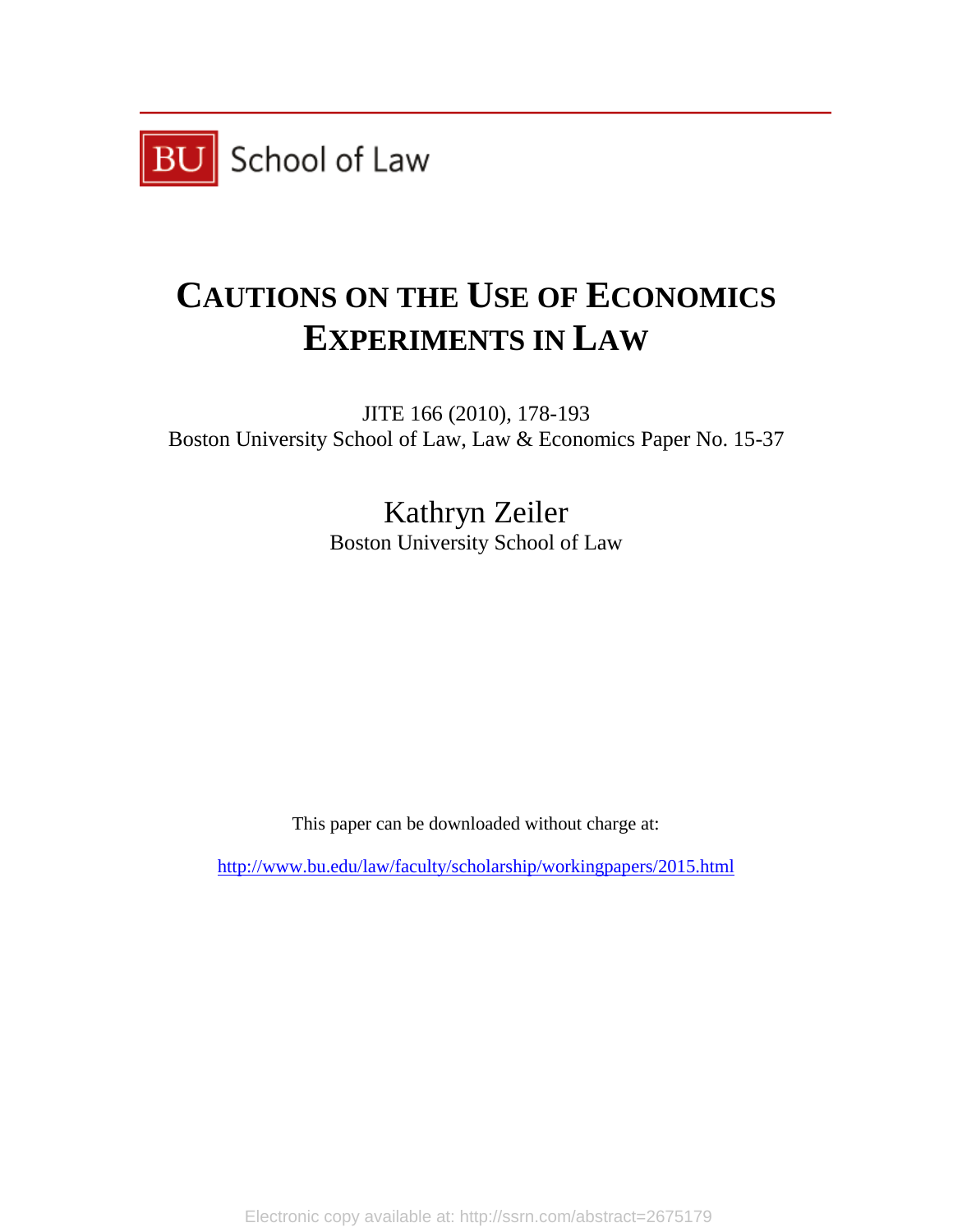## Cautions on the Use of Economics Experiments in Law

#### by

## KATHRYN ZEILER<sup>\*</sup>

The recent move to import empirical results into law and policymaking have introduced challenges related to drawing proper inferences from quantitative studies. The purpose of this essay is to elaborate on three specific cautions on the use of economics experiment results. First, critiques of experiment designs based on external and ecological validity are often misplaced. Second, some legal scholars have fallen into the problematic habit of applying results from experiments directly to law and policy rather than applying well-supported theories. Third, the divergent purposes behind economics studies and legal scholarship give rise, in part, to problematic cherry picking of experimental studies by legal scholars. (JEL: B41, C90, K00)

#### *1 Introduction*

The field of law and economics incorporates and develops economic theory as well as empirical results from field studies and laboratory experiments to both descriptively and normatively analyze law. Widespread application of economic theory to law got off the ground well before legal scholars began importing and generating empirical studies. In recent year, however, the availability of field data, the growth of experimental economics as a field and the increased popularity of interdisciplinarity in legal scholarship have led to widespread importation of economics studies that report the results of quantitative analyses pertaining to law.

The recent development of the field of empirical legal studies and the move to import empirical results into legal scholarship and policymaking have introduced challenges related to drawing proper inferences from quantitative studies. The purpose of this essay is to explore common misuses of quantitative results from economics experiments. While many challenges arise in the application of experimental economics to law, I focus on three. First, I argue that critiques of experiment designs by legal scholars and policymakers based on notions of external and ecological validity are not only misplaced but are unproductive. Correct evaluation of experiments requires appreciation for the reasons why we conduct them: to study basic economic principles. A good

 $\overline{a}$ 

<sup>∗</sup> Professor of Law, Georgetown University Law Center. zeiler@law.georgetown.edu; www.georgetown.edu/faculty/kmz3/. Special thanks to Charles R. Plott for many helpful discussions and to Greg Klass, Leslie Street and participants of the 27th Seminar on the New Institutional Economics, especially Kenworthey Bilz and Christoph Engel. I also benefited from comments from Georgetown Law junior faculty members during a "first-thoughts" dinner gathering. Thanks to Jing Cao and Hugh Carlson for excellent research assistance.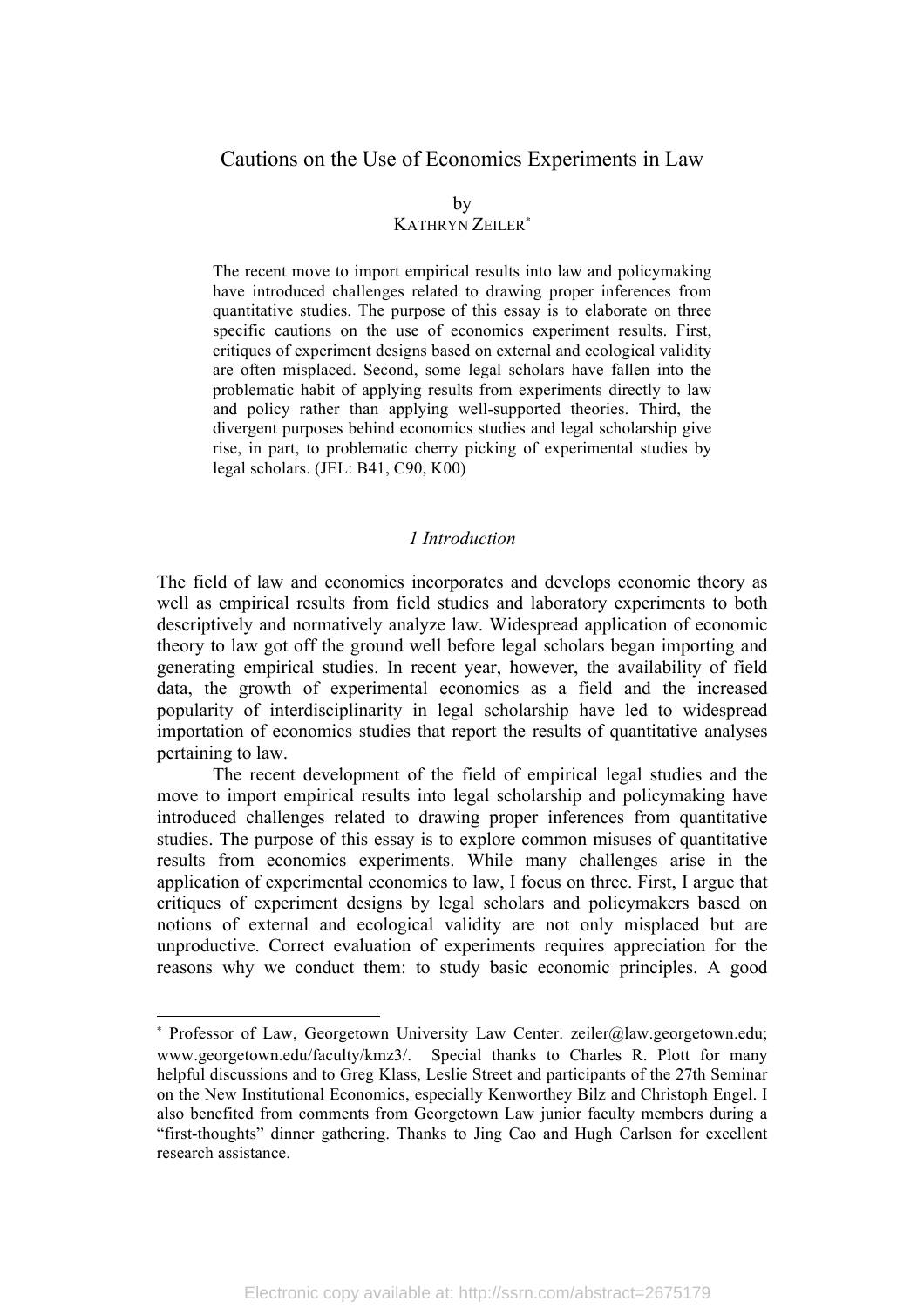experiment design does not mimic reality; rather, it is guided by conditions of theories the experiment is designed to test.

Second, rather than applying theories that tend to be well supported by data produced in the laboratory, commentators sometimes apply experiment results directly to law and policy. This misuse is problematic for a variety of reasons. First, this misapplication of experiments, in part, drives faulty critiques of experiments grounded in notions of external validity. Second, when we apply results rather than theories, our focus is easily shifted toward faulty critiques of experiment designs and away from constructive criticism directed toward assumptions upon which tested theories are based. Third, applying results rather than theory takes our eye off the ball. We lose sight of the fact that we should instead apply theories that are well supported by a body of evidence. Assessing how well a theory is supported by the data requires us to be concerned not only with one or a small handful of studies but rather with the body of evidence that offers broader lessons about the robustness and accuracy of basic principles comprising the foundation of theories. Finally, by focusing on results rather than theory, we sometimes fail to notice which theories are best supported by the evidence as a whole and which questions remain unsettled.

The third common misuse is triggered by the divergent purposes behind economics studies and legal scholarship. The branch of economics that produces the type of experimental studies I discuss here is driven by the desire to develop robust and accurate descriptive models of behavior. Legal scholarship, on the other hand, is largely geared toward the development of policy prescriptions. This tension often leads to cherry picking from a large body of evidence that often leaves many questions unanswered. Cherry picking to support one's predetermined stance leads to unhelpful and often misleading representations of the science.

This essay is organized as follows. Part 2 describes the role of economic experiments in the science of economics. The pros and cons of field studies and laboratory experiments are discussed. With this as background I argue that the most useful experiments are often those that substantially deviate from complex settings that exist outside the laboratory. Part 3 discusses each of the three common misuses in turn. The concluding section offers a few suggestions for reducing the frequency of these misuses.

## *2 The Purpose Behind Experiments*

The field of economics progresses through application of the scientific method. Economists observe phenomena they wish to explain or predict. Theoretical models are then developed to illuminate and explore potential drivers of observed outcomes or behavior. The models generate predictions that can be tested using data from a source other than the one from which the original observation was made. When data do not comport with a model's predictions, features of the datagenerating process are examined for clues about how to update the theory to enhance its generalizability. Revised theoretical models generate different and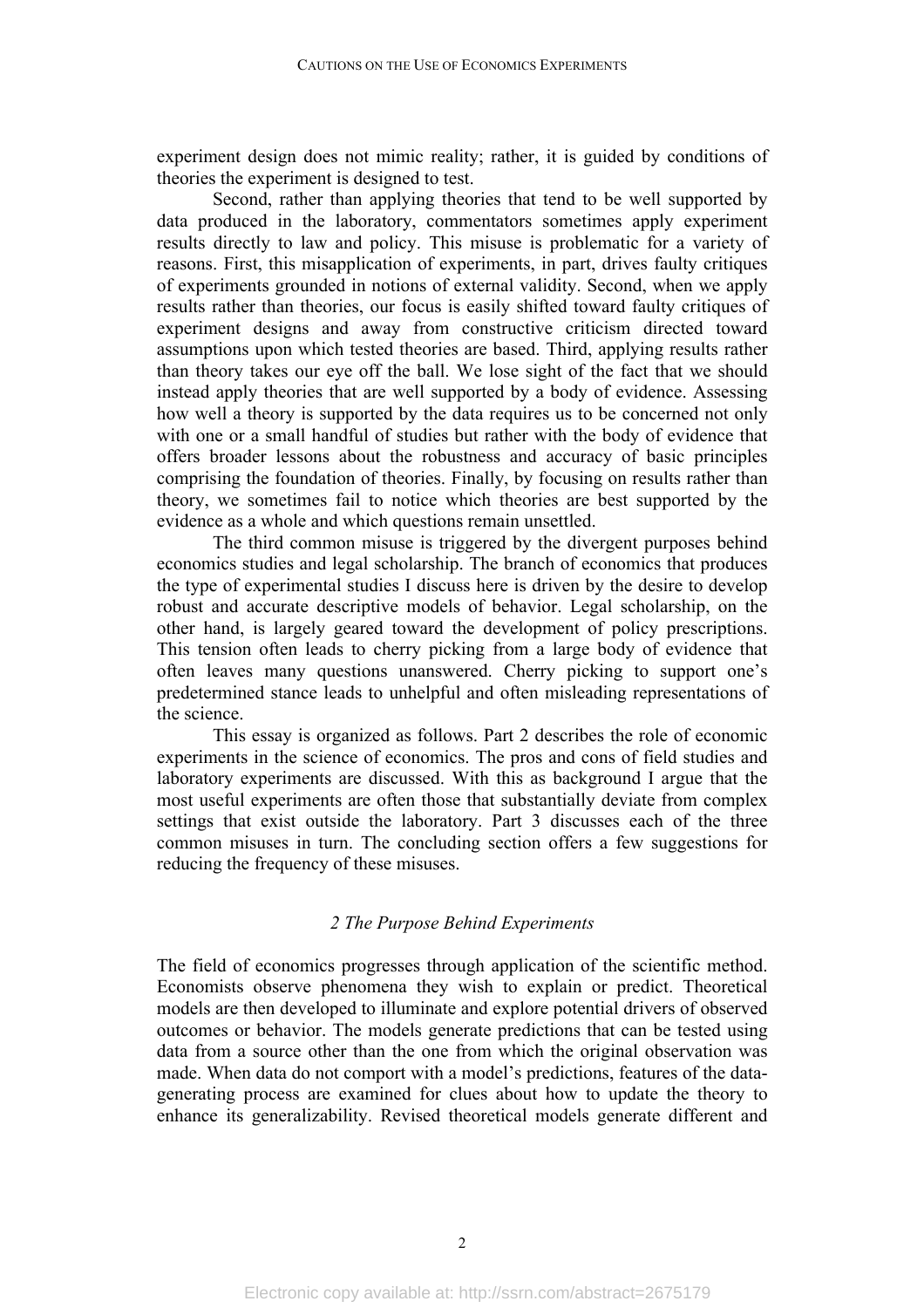often more refined predictions, which are again tested using data.<sup>1</sup> The goal of this cyclical process is to develop robust, general theories that can be applied to study and improve health care markets, labor markets, international trade relations, and regulatory regimes, to name just a few.<sup>2</sup>

Economists generally use data generated either in the field or using laboratory experiments, and more recently using experiments conducted in the field (HARRISON AND LIST [2004]). Each data source comes with advantages and disadvantages. Field data, as its name suggests, is generated in the environment in which the theory eventually will be applied. Thus the data reflect the influence of factors beyond those the theory focuses on. This can be useful when it comes to deciding whether and how to apply the theory to make policy. On the other hand, the presence of other factors that might vary across units (e.g., states) and/or time, sometimes contemporaneously with the factor of interest, give rise to challenges when attempting to isolate and measure the impact of the factor of interest. This is especially troublesome when changes in the other factors are, in fact, correlated with changes in the factor of interest.

In some cases studying principles and testing theories in the field is impossible (ARLEN AND TALLEY [2008]). If confounds cannot be controlled or key variables cannot be measured in the field, empiricists often resort to the laboratory. Laboratory environments provide opportunities to implement controls not available in the field. For example, random assignment to treatment and control groups, often impossible in the field, is easily achieved in the lab (HARRISON AND LIST [2004]). In addition, the controlled environment allows for singular changes to the procedures from treatment to treatment, which allow for reliable identification of the impacts of the changes.

Economists generally conduct experiments either to study the fundamental principles of economics that are used to build theoretical models or to test predictions of basic theories developed using these fundamental principles (KAGEL AND ROTH [1995]). For example, laboratory environments are generated to test levels of risk aversion and loss aversion under a variety of condition. The lab is also a useful setting for testing the impacts of changes in information on behavior and the robustness and contours of price theory.

When designing experiments to study principles or to test theories, experimentalists necessarily abstract from reality. Abstraction is required to control for alternative explanations and to measure variables impossible to measure in the field, among other reasons. For example, consider experiments conducted to test theories designed to explain observed gaps between willingness to pay and willingness to accept, often referred to as the endowment effect (KAHNEMAN, KNETSCH AND THALER [1990]). Experiments designed to test theories related to loss aversion and reference-dependent preferences can control

<sup>&</sup>lt;sup>1</sup> For more nuanced discussions of the application of the scientific method in economics, see PLOTT AND SMITH [2008], GUALA [2005], SAMUELSON [2005], CRAWFORD [1997] and ROTH [1988]. SMITH [2002] summarizes the scientific method but takes issue with the idealized version of how experiment results relate to theory.

 $2$  It's important to note that experiments are employed not only to test theories. They are also used, for example, to study how individuals operate under a particular set of conditions (PLOTT [2001]) or to refine existing theories (ARLEN AND TALLEY [2008]).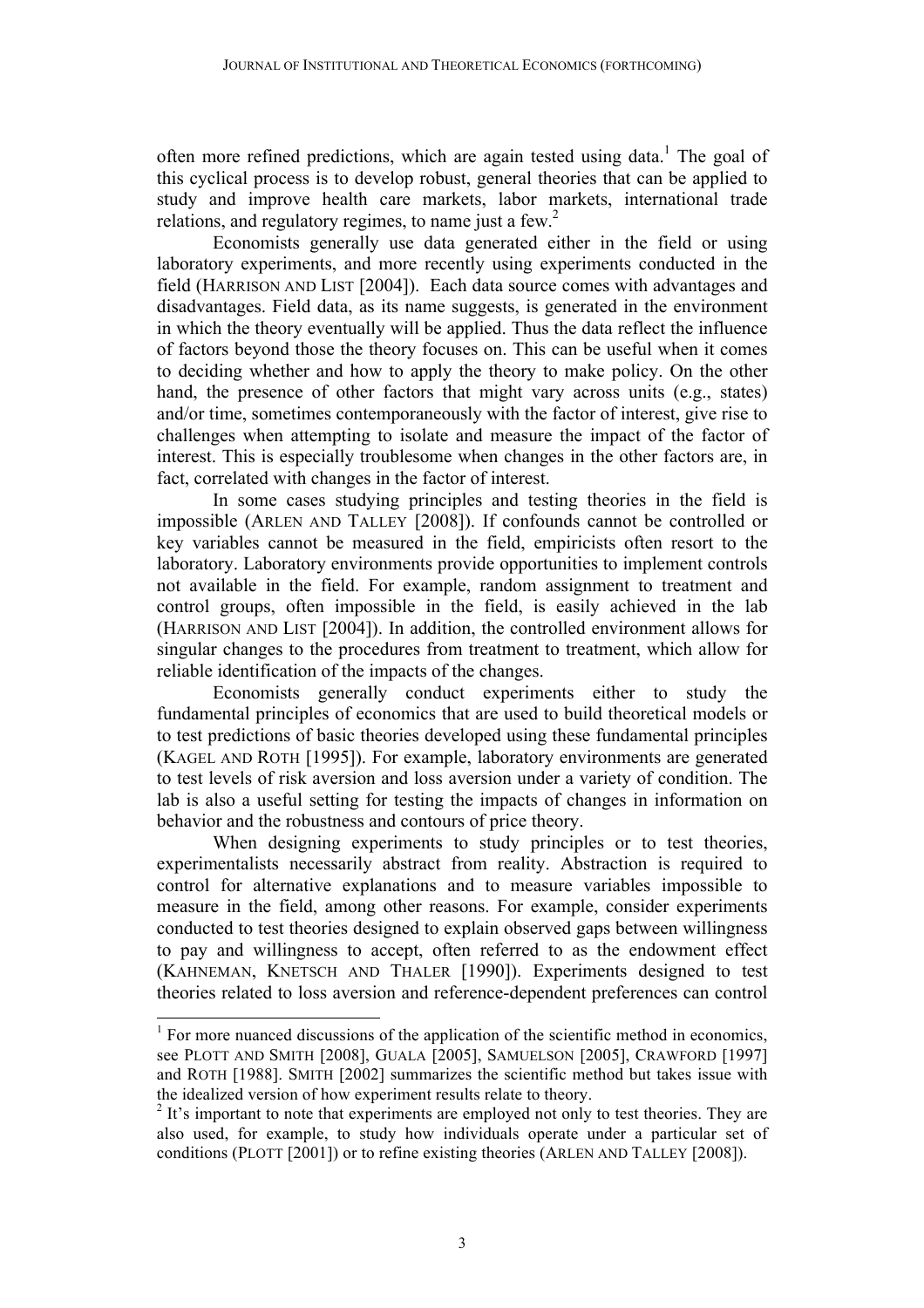for alternative explanations in a variety of ways. By limiting the time subjects spend with the good, the design can minimize the impacts of attachment on one's willingness to accept. Similarly, by making it virtually costless to trade, the design can eliminate or significantly reduce the impacts of transaction costs on individuals' willingness to trade. It is also necessary to abstract from reality to measure individuals' valuations as buyers and sellers. Testing the theory requires measuring the most buyers would be willing to pay and the least sellers would be willing to accept to give up the endowed good. These variables are not easily measureable in the field for obvious reasons. It turns out that reliably measuring them in the lab is not straightforward; thus, experimenters use special mechanisms designed to provide incentives to announce true valuations. Of course, these mechanisms are rarely if ever used in actual markets. Despite the abstraction, these experiments are useful for testing the basic principles of reference dependence and loss aversion.

## *3 Common Misuses of Economics Experiments*

With an understanding of the purpose behind economics experiments, identification of the misuses of economics experiments in legal scholarship and policy analyses is possible. This part summarizes cautions against three common misuses of experimental studies: faulty critiques grounded in external and ecological validity, direct application of experiment results rather than well supported theories and cherry picking of single or small handfuls of studies from larger, more informative experimental literatures.

## *3.1 Faulty Critiques of Experiments*

The conventional wisdom in the field of law and economics (and in some cases the fields of economics (LEVITT AND LIST [2006]) and political science (BASSI ET AL. [2006])) seems to be that experiments are useful only to the extent they are externally valid. An experiment's results are externally valid if one is able to draw valid causal inferences from them that can be applied generally (SCHRAM [2005]). The concept of ecological validity captures a closely related idea. Ecological validity is satisfied when an experiment's design sufficiently resembles the real world (SCHMUCKLER [2001]).

Critiques of this kind are forwarded both in the economics literature and in the law literature. For example, LIST AND LEVITT [2006, abstract] question "whether behavior inside the laboratory is a good indicator of behavior outside the laboratory." SUNSTEIN AND THALER [2003, 1168-1169], after listing results from several experimental studies, concede that "[i]t is possible to raise questions about some of these findings and to think that people may do a better job of choosing in the real world than they do in the laboratory." KELMAN [1985, p. 1042] challenges the applicability of results from an experiment studying dispute resolution described by HOFFMAN AND SPITZER'S [1985] by arguing that "[i]n a real world nuisance dispute, the contract settlement would by no means be as straightforward" as the one generated by the experiment design. KOROBKIN [2006, p. 281] discusses the issue more generally: "The disadvantage of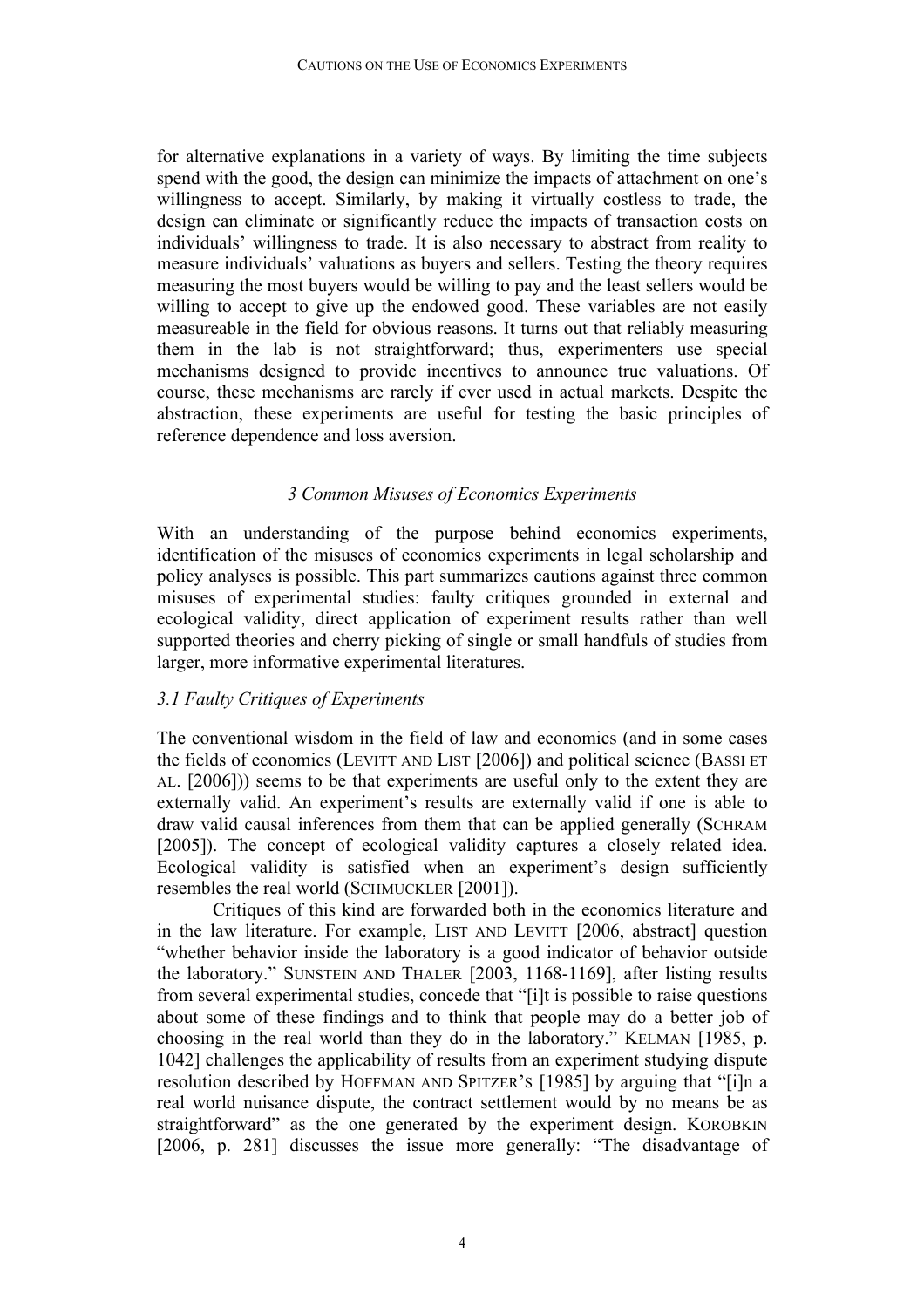[experimental economics] approaches is that they always raise the question of 'external validity'…that is,…behavior empirically documented in a particular laboratory setting may or may not occur in the highly contextual, real world circumstances of interest to lawyers and other dispute resolution practitioners."

While it's often important to evaluate the external validity of experiments designed to study potential impacts of policy changes, this criterion is often misapplied to experiments designed to test fundamental principles of economics (PLOTT [1982, 2001]). <sup>3</sup> Plott takes issue with describing experiments as "external." He argues that the framing of experiments as somehow "external" is misleading. Indeed, experiments occur in the "real world." While experiment designs often ask individuals to make decisions and take actions in simplified settings, they remain part of worldly reality. There is no "out there." Experiments, the argument goes, might be more usefully distinguished as occurring in simple settings as opposed to more complex settings that characterize the field. The recognition that theories bridge the simple settings of experiments and the more complex settings found in the field illuminates the usefulness of working in these simple settings (PLOTT [2001]).

The notion of "validity" also seems misplaced when it comes to evaluating the usefulness of experiments. Causal relationships posited by theory are not classified as valid or invalid. Validity is outside the realm of the scientific method. Rather, we gain confidence in theories by evaluating their reliability (or robustness). When a theory is supported by data derived from a variety of simple contexts, we're more inclined to conclude it operates in complex settings.

Arguments regarding the inapplicability of the concept of external validity to experiments are brought into sharper focus by recalling the purpose behind experimental studies. As discussed, experiments are employed to explore fundamental economic principles and test predictions of basic economic models that incorporate these basic principles. Simple settings allow us to rule out alternative explanations and identify the effects of changes in the treatment variable. Changes in outcomes or behavior arising from simple changes in the variable of interest either support or reject the basic principles or theories under examination. Once we gain confidence in the basic principles, we can begin to build more complex theories to account for additional features present in complex settings that might impact behavior or outcomes.

In this way, theory acts as a bridge between the simple settings in experiments and more complex settings. Studying behavior in simple settings allows us to gain confidence in the basic principles we use as building blocks in more complex models. If we have reason to believe the predictions will differ when we move from a simple setting to more complex settings, our aim should be to update the theory to account for the features of concern. Once the theory has been updated, we can test its predictions in the laboratory or using field data. As the theory begins to take into account more and more features of concern, we can test its predictions using data from the field. Without initial confidence in the

<sup>&</sup>lt;sup>3</sup> While some accept this claim (e.g., ARLEN AND TALLEY [2008], p. xxxvii), at least in the context of testing the predictions of unitary-process models, others disagree (e.g., GUALA [2005], Ch. 7).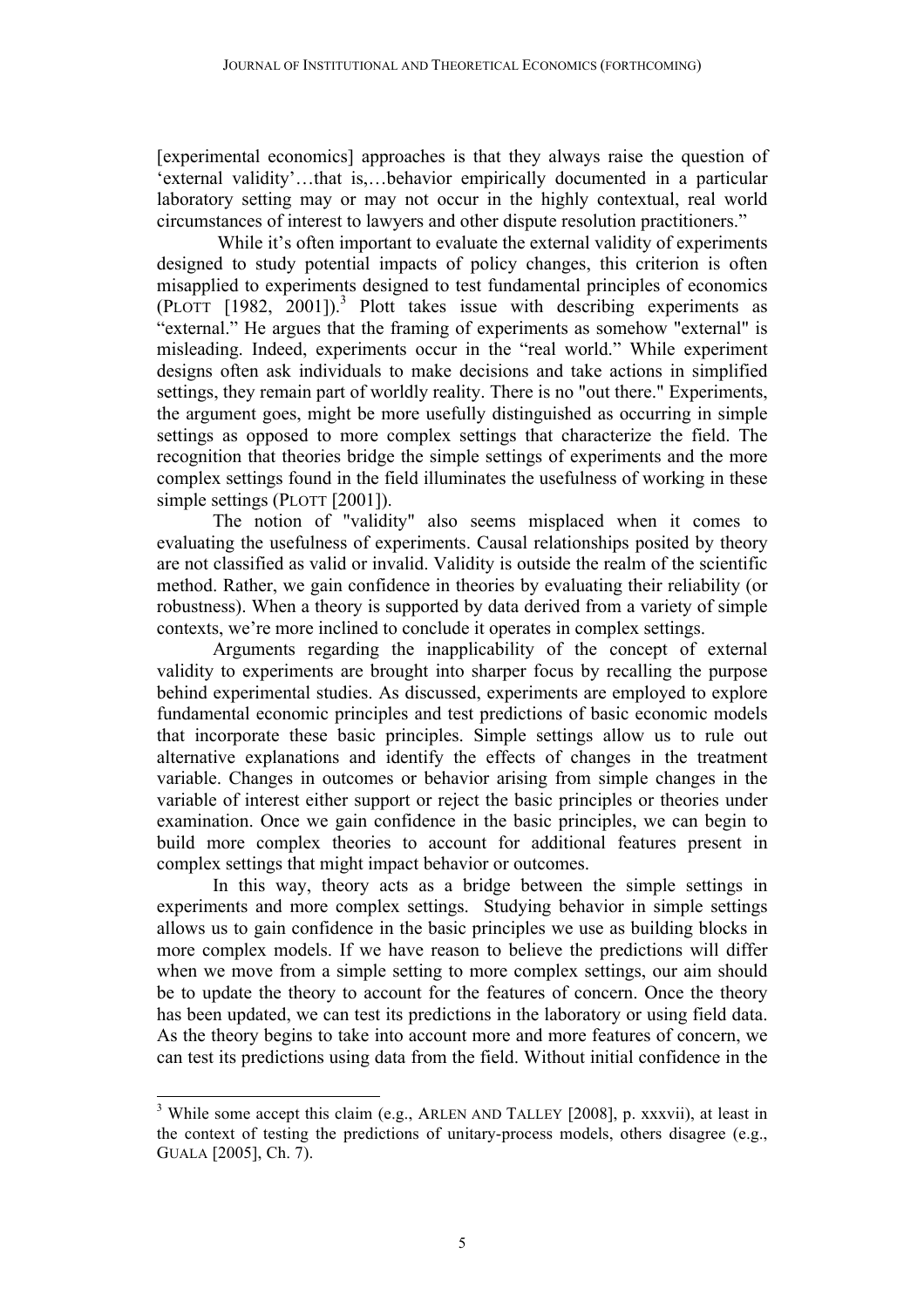basic principles, however, attempting to develop more complex theories is to put the cart before the horse.

In addition to studying fundamental economic principles and testing predictions derived from theory, economists sometimes conduct experiments to study experimental methods or to investigate how some policy change might impact behavior or outcomes in practice (KAGEL AND ROTH [1995], PLOTT [2001]). With respect to the latter, the experiment design is driven in large part by important features of the naturally occurring environment. For example, if one is interested in studying the impact of framing in a particular setting—e.g., computation of damages by juries—the experimental setting should be designed to take into account important features of the damages computation process that might impact outcomes (MCCAFFERY, KAHNEMAN AND SPITZER [1995]).<sup>4</sup> Of course, designing an experiment that includes all the important features of naturally occurring, complex settings is impossible. Thus, even the results from experiments specifically designed to study actual policy changes cannot be directly applied. The results will help us gain confidence in theories, which can be useful in designing policy (PLOTT [2001]).

Understanding the purpose behind experiments illuminates why the concept of external validity is unhelpful. It also demonstrates the fundamental flaw in design critiques based on how well they mimic reality. So, how does one evaluate experiment designs? The answer to this question also follows from the purpose behind experimenting: to test fundamental principles and basic theories. To do this well, experiment designs should satisfy a number of properties. First, the features of the experiment design must comport with the conditions required for the theory to apply. For example, if the model assumes an individual is endowed with a particular good, the experiment design must ensure that subjects understand their relationship to the good. Likewise, if the theory assumes that certain information is common knowledge, all subjects must have access to the information prior to making decisions. In addition, the experiment design must implement controls that rule out alternative explanations (GUALA [2005, chapter 5]). It must also draw a large enough sample from the subject pool to achieve sufficient statistical power to identify the particular effects of interest, if they exist. While this short list of sound design features is not exhaustive, it provides a starting point for proper critiques of experiment designs.

Especially useful designs develop environments that allow for the testing of opposing predictions from competing theories. <sup>5</sup> For example, we might wonder whether gaps in willingness to pay and willingness to accept are due to wealth effects or to special features of preferences (i.e., reference-dependence and loss aversion) (COURSEY ET AL. [1987], KNETSCH AND SINDEN [1987], FRANCIOSI ET AL. [1992]). To explore these theories, we can design an

 $\frac{1}{4}$  Other examples include experiments conducted to study airport access (GRETHER ET. AL [1979]), natural gas pipeline regulation (PLOTT [1988]), optimal spectrum auctions (SALMON AND PLOTT [2004]) and pollution emission allowances (CASON [2008]).

<sup>5</sup> "[T]he policy implications of a theory's evident refutation are elusive in the absence of a plausible, falsifiable alternative theoretical account that is more consistent with observed data." (ARLEN AND TALLEY [2008]).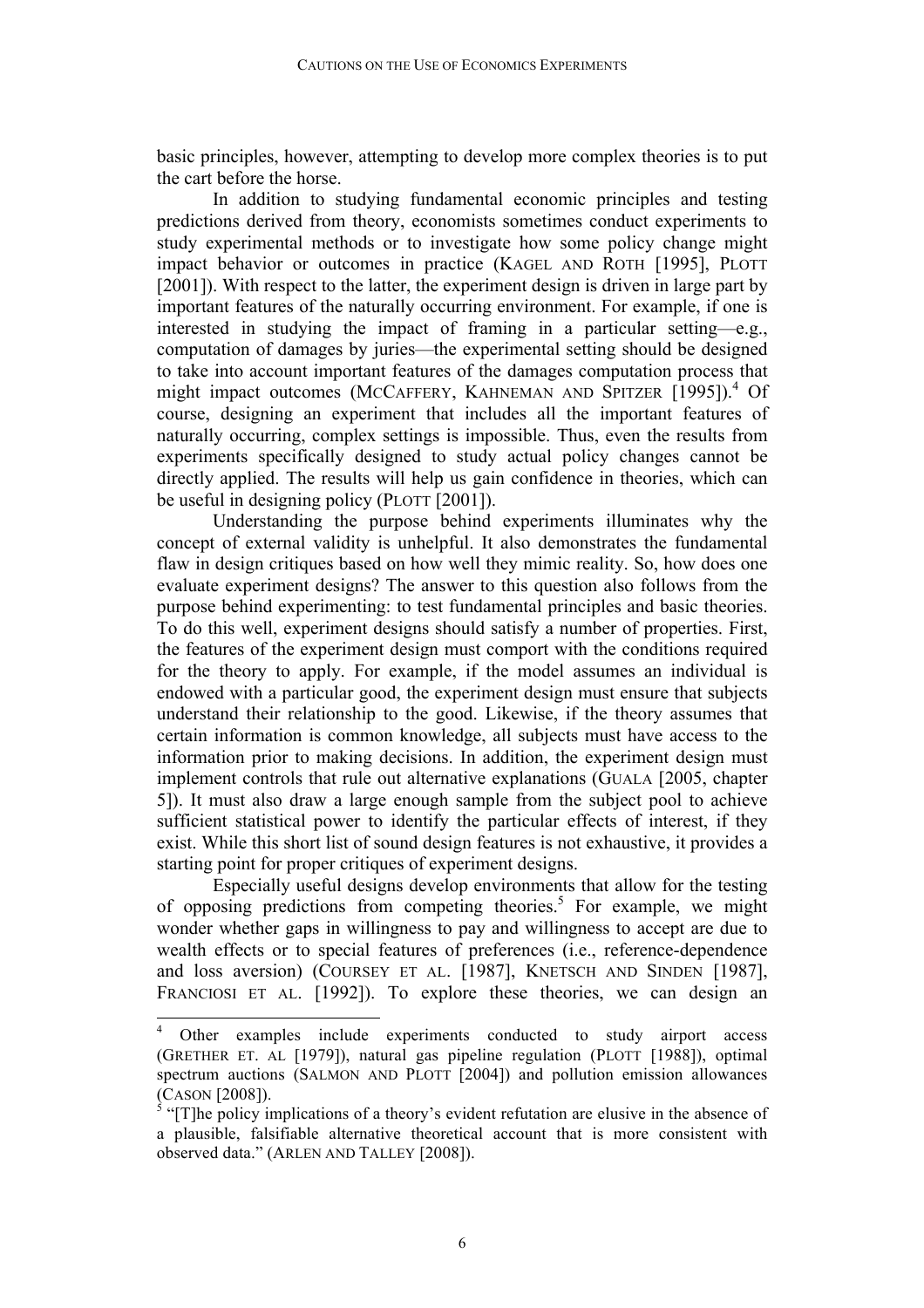experiment with two treatments: one that creates wealth effects and one that eliminates wealth effects (i.e., provides buyers with cash roughly equal to the value of the good provided to sellers). Both treatments should control for alternative explanations (e.g., transaction costs). If gaps remain when wealth effects are eliminated, the data support the theory positing particular features of preferences. On the other hand, if gaps disappear in the absence of wealth effects, then we can conclude that the data support the wealth effects conjecture. Designing an experiment to test completing theories avoids the dilemma that arises when data collected to test a single theory ends up rejecting the theory.

Failing to appreciate the scientific purpose behind experiments leads to a second misuse of experiments: direct application of experiment results in normative arguments. The next section cautions against this misuse and suggests a more helpful way to incorporate experiment results into normative arguments.

### *3.2 Application of Economics Experiments in Policy*

Understanding the purpose behind economics experiments not only helps in understanding how to critique them but it is also useful in better understanding how to apply what we learn from experiments. Figure 1 illustrates the relationship between principles, experiment results and policy.



*Figure 1* Proper Use of Experiment Results

The scientific method takes us from principles to predictions to experiment results and back again. As discussed, the goal of this cyclical process is to develop a set of fundamental principles that eventually will comprise the foundations of more complex theories. Replicating reported results and testing whether principles hold up under a variety of conditions helps to shore up confidence that the principles are generally valid. The more confidence we have in the fundamental principles, the more willing we should be to incorporate them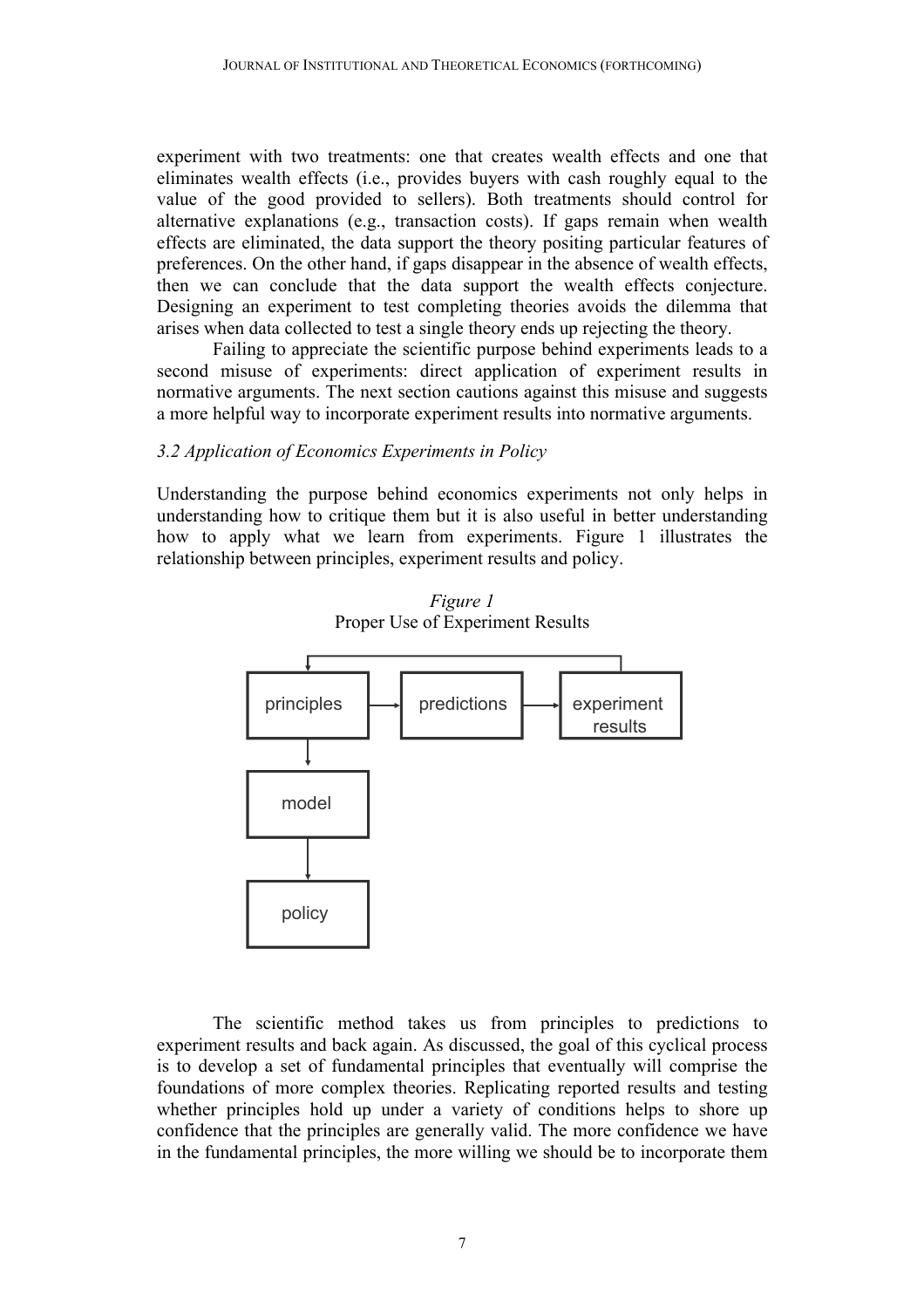into complex models. The complex models, then, generate predictions and general institutions about behavior and outcomes under a set of assumptions. Finally, these predictions and intuitions can be incorporated into policy analyses—both descriptive and normative.

Actual applications of economics experiment results, however, oftentimes proceeds along a different route. Figure 2 illustrates how experiment results are sometimes used in policy analysis. Overlooking the relationship between experiment results and theory, legal commentators often interpret experiment results—sometimes from just one or two experimental studies—as demonstrating the proven existence of some general feature of individual preferences or inclinations.



The legal literature is rife with examples of this misuse of experiment results. Rather than focus on the abundance, however, it will be helpful here to select one example—SUNSTEIN AND THALER'S [2003, p. 1168] application of results reported by GRETHER [1980]—to illustrate the negative consequences of moving directly from results to policy. Grether concludes that decisions under uncertainty tend not to comport with predictions of Bayes' rule. Sunstein and Thaler cite this result to support the claim that "[p]eople fail to make forecasts that are consistent with Bayes' rule." 6 They go on to argue that this result, along with others that run counter to predictions derived from neo-classical models, justify the adoption of what they refer to as "libertarian paternalism."

The natural question to ask at this point is: what's so bad about direct application of results to policy? The distinction illustrated in Figures 1 and 2 is important for several reasons. First, the direct application of experiment results to policy analyses is, in part, what drives faulty critiques of experiment designs grounded in ecological or external validity. Moving directly from experiment results to policy naturally raises the question of whether the results are useful for policy given the experiment design abstractions—why would we expect individuals participating in markets to act similarly to the subjects in Grether's simple experiment? By applying theory rather than results and recognizing the proper role of experiments in the development of general theories, our critiques

<sup>&</sup>lt;sup>6</sup> It's interesting to note that, while Grether also found some evidence that experienced subjects deciding under financial incentives act more like Bayesians, Sunstein and Thaler do not address this important nuance.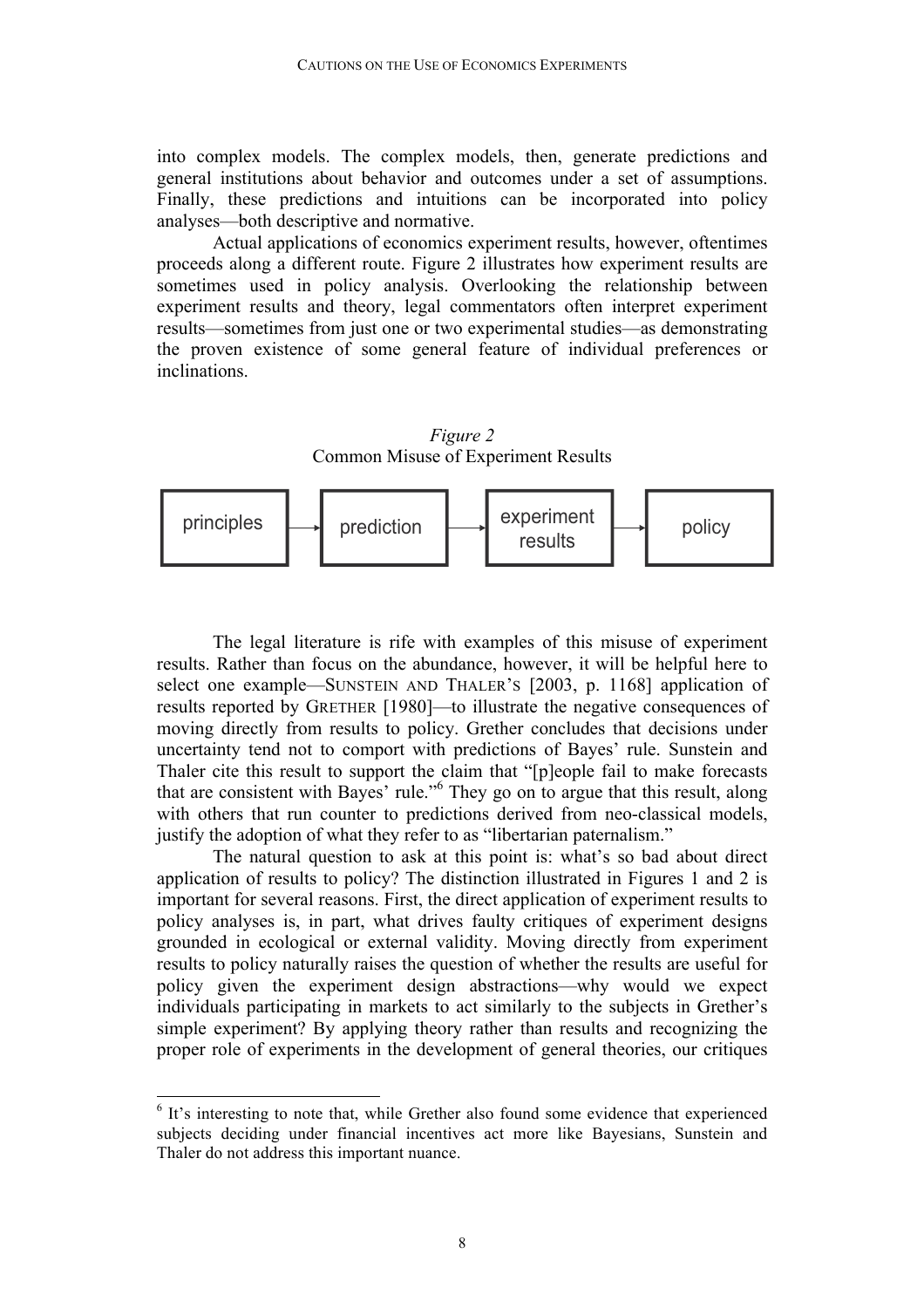of experiments shift to more useful questions about whether the experiment is sufficiently well designed to properly test the theory.

Second, the application of results directly to policy misdirects attention toward experiment designs and away from the development of useful theories. When we directly apply experiment results, our focus is on analyzing how the experiment design differs from reality, and whether and how these differences matter. By recognizing that theories rather than experiment results are applied in policy analyses, we can engage in a more productive process of developing robust and useful theories that can be applied in policy analyses. In particular, shifting our focus to the application of theories compels us to ask whether the theory is detailed enough for policy application. If an important feature of the real world is missing from the model, the next step should be to update the theory (as opposed to modifying the experiment design to better align it with the "real world"). This feedback loop between policy analysis and theory development can push theorists to modify theoretical models in useful ways.

Third, when we apply results from one or a small handful of studies, we lose sight of the fact that theories are best applied only when they are well supported by a *body* of experimental evidence. Translation of lessons from the field of economics into the normative realm is most productive and least risky when a theory's predictions comport with a substantial portion of applicable observed phenomena—both in the laboratory and in the field. When we apply results rather than theory, it's easy to mistakenly draw conclusions that do not follow from an examination of the larger literature. As a general matter, it's important to apply theories rather than results from particular experiments because the latter can easily lead us to draw inferences from non-robust results produced by one or a small handful of experiments.

Fourth, when we apply results rather than theory and apply one or a small handful of results, we often fail even to consider theoretical explanations for the observed phenomenon. Moving directly from results to policy compels us either to ignore possible explanations for the results or to assume some explanation that may or may not be supported by the larger literature. For example, consider observed behavior in ultimatum games, in which the proposer receives some amount and offers a split to the responder.<sup>7</sup> The split is effectuated unless the responder rejects the offer, in which case both players get nothing. Experimenters widely report that proposers offer much more to responders, even though the game theoretic solution predicts tiny offers. A common offer is half the pie. If we were to apply this result directly in policy analysis, we might be compelled to conclude that notions of fairness influence proposers. A large body of experimental evidence, however, studies whether proposers instead are reacting to fears of punishment by offended responders (KAGEL AND ROTH [1995, pp. 270-274]). Clearly, these very different theories might lead to opposite policy implications. Finally, even when we recognize the theory best supported by the data, if we apply the results from just one experiment, we misrepresent, in some

<sup>&</sup>lt;sup>7</sup> For a discussion of ultimatum games and findings from experiments testing theories attempting to explain proposer and responder behavior, see KAGEL AND ROTH [1995, pp. 258-292], HOFFMAN, MCCABE AND SMITH [2008] and J. KEITH MURNIGHAN [2008].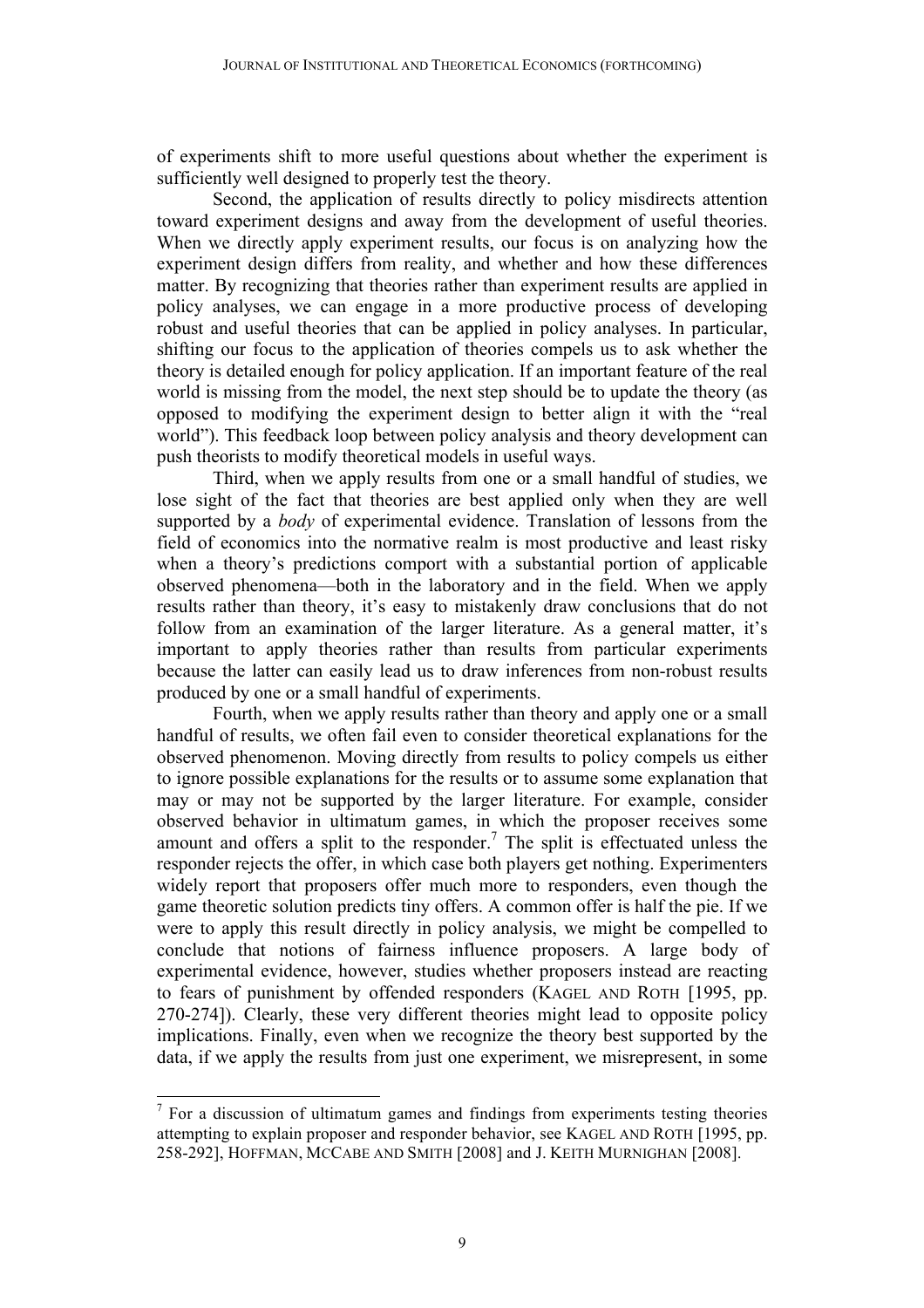cases, the broader understanding of basic economic principles the body of relevant literature provides.

Sunstein and Thaler's use of Grether's results to support the claim that regulations are necessary to nudge those who are likely to make suboptimal decisions toward correct choices provides an illustration of the dangers. First, it demonstrates a failure to account for what might be driving Grether's results. In other words, it applies experiment results rather than theory. It certainly might be that individuals suffer from cognitive limitations that hinder their ability to reach optimal outcomes. On the other hand, it's possible that individuals are perfectly capable of deciding what's in their best interest, and the standard model of Bayesian updating rejected by Grether's results simply makes invalid assumptions about individual preferences. Without knowing more about what might be driving Grether's results, developing effective policy is difficult. Multiple theories might be observationally equivalent but might lead to very different policy recommendations. Sunstein and Thaler seem to suggest that the results support the claim that cognitive limitations preclude individuals from making the right choices. ANDERSON AND HOLT (1997), however, describe several alternative explanations for deviations from rational Bayesian updating (in the context of information cascades), including a preference for the status quo and the possibility that individuals derive utility from herding together. Alternatively they might be adverse to the risk of standing alone. Understanding which of these conjectures accounts for the observed phenomenon clearly is important when it comes to implementing effective policy. Policy is able to steer individuals in the "right" direction only if we understand in which direction to head and how to get there.

Second, the single citation to Grether's nearly thirty-year-old results ignores the vast literature on the question whether and how well individuals Bayesian update. <sup>8</sup> In fact, experimentalists have developed a substantial literature focused on explanations behind deviations from models relying on Bayesian updating. The literature has attempted to investigate myriad explanations for such deviations, including status quo bias, herding preferences, confirmatory bias (DAVE AND WOLFE, 2003), and differences in the way the problem is presented (GIGERENZER AND HOFFRAGE, 1995), among others. Only when we examine the literature as a whole will we get a sense of which theory is best supported by the data, or whether the explanation is an open question. Again, until we have a sense of what drives behavior we observe in the laboratory, forwarding normative positions and designing policy prescriptions become difficult at best and ineffective at worst.

For the reasons discussed, legal commentators and others engaged in policy analysis should take care to import well-supported theories into their analyses rather than directly applying experiment results. This adjustment will help to refocus critiques from whether experiment designs look sufficiently like

<sup>&</sup>lt;sup>8</sup> A good place to start might be Grether's more recent work, finding that, while individuals tend to use a variety of decisions rules when making decisions under uncertainty, they are most likely to use Bayes' Rule, especially when they are paid based on outcomes (EL-GAMAL AND GRETHER [1995]).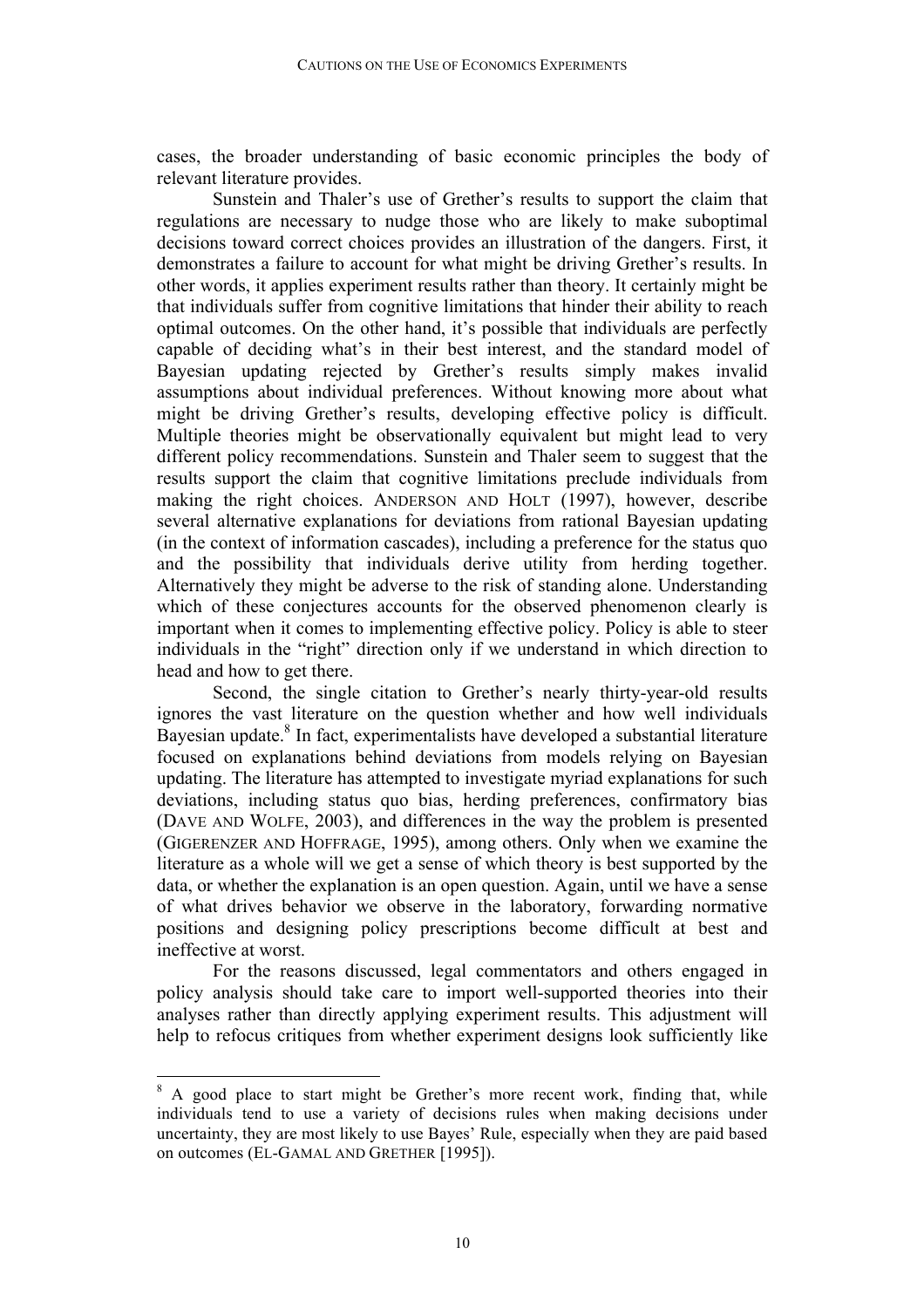the "real world" to whether the theories being tested (and applied) include the relevant features of the environments in which they will be applied. Focusing on the theory's shortcomings will help to push the theoretical models forward to make them more useful in the policy realm. Finally, by applying theory rather than experiment results, we're less inclined to draw overly broad conclusions from one experimental study, or a small handful of studies, and to negligent lessons from the larger literature about what drives observed behavior.

Given the benefits derived from shifting focus from the results to basic economic principles and theories, why do legal commentators so often directly apply results? Furthermore, why do they apply results from just one study or a small handful of studies when ignoring the larger literature substantially hinders our understanding of the basic principles and observed phenomena? The following section discusses a third caution on a common use of economics experiments in legal scholarship—cherry picking only those studies that support some pre-determined position from among a larger body of research, a portion of which reports results that contradict or challenge the author's arguments. It also offers a possible (partial) explanation beyond mere misunderstanding of the role of experiments in the science of economics.

## *3.3 The Leap from Descriptive to Normative*

A third caution on the use of economics experiments, cherry picking, stems in part from the divergent purposes behind economics studies and legal commentary. While the field of economics is comprised of two distinct branches of analysis—one descriptive and one normative—the type of experiments I focus on here are associated most closely with the descriptive side of the fence. Specifically, these experiments are conducted for the purpose of studying basic principles that eventually get plugged into larger models that attempt to model decision-making under a variety of conditions. The main goal of the descriptive enterprise is to develop a set of models that generate robust and accurate predictions. Developing robust models requires us to test predictions in a variety of settings. By incorporating what we learn from experiments that test the boundaries of theories, we are able to enhance the robustness of theories.

In contrast, legal commentary is driven largely by normative concerns.<sup>9</sup> For example, doctrinal scholarship, while sometimes generated to explain and analyze judicial decisions or other types of legal rules, often criticizes the structure of law. Critiques of judicial decisions more often than not include proposals to change the law. Some proposals recommend substituting one doctrinal test for another. For example, CALABRESI'S [1980] famous analysis of

<sup>&</sup>lt;sup>9</sup> See e.g., RUBIN [1988] ("When viewed as an academic discourse, the most distinctive feature of standard legal scholarship is its prescriptive voice, its consciously declared desire to improve the performance of legal decision-makers."); SCHLAG [1991] ("The rhetorical script of normative legal thought is already written, the social scene is already set and play after play, article after article, year after year, normative legal thought requires you to choose: "What should we do? Where should we go?" We are free, but we must choose…").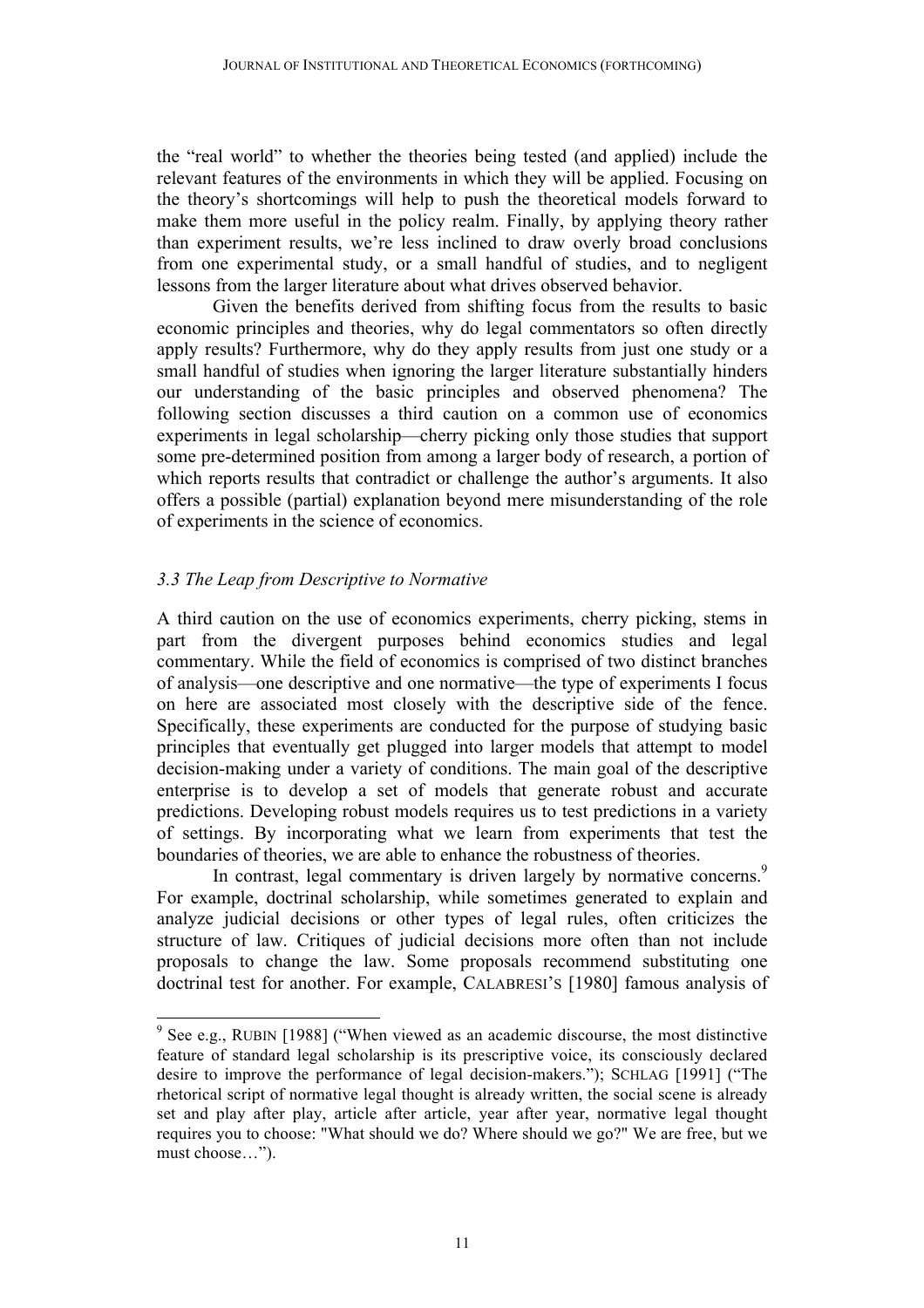accident law argues that, in addition to reducing losses from accidents, we should structure tort law to reduce the costs of precautions. Legal scholars also critique policy making more generally. In this vein, BRONSTEEN, BUCCAFUSCO AND MASUR [2009] argue for replacing cost-benefit analysis with well-being analysis as policymakers' core analytical tool. Legislative action is a target as well. One example comes from HUSAK'S (2008) recently published book, which argues that states should decriminalize much of the conduct currently characterized by the law as criminal.

This tension between the main goals of the descriptive branch of economics and legal commentary gives rise, in part, to a third category of misuse of economics experiments—cherry picking from a body of experimental results. The economics literature devoted to model building and testing is characterized by competing theories and (oftentimes) contradictory results that have yet to be reconciled. It is also common for methodologists to challenge experiment designs, calling into question controls, measurement techniques and other design issues. The methodology often naturally produces a set of results reported in a series of papers, some of which support a particular normative position and some of which can be employed in arguments countering it. In fact, much is unsettled. Rather than providing an objective assessment of the economics landscape, however, legal scholars sometimes report only those results that support their forwarded policy positions, which are often chosen not based on an objective assessment of potential consequences but rather to forward a particular set of values or predetermined policy objectives (e.g., increasing access to health care, lengthening jail sentences for convicted criminals, reducing auto emissions, addressing global warming, etc.). While this misuse is not unique to experiments (i.e., legal scholars often cherry pick from field studies and theoretical results) cherry picking from bodies of economics experiments is quite common in legal scholarship.

Rather than list a set of examples, I'll drive home the point by sharing a colleague's recent description of advice he received from a prominent legal scholar and mentor, who contributes regularly to the field of normative legal scholarship and regularly testifies in front of Congress. On the use of empirical results, the mentor advised viewing the chosen policy proposal as a "Christmas tree." Empirical results, including those generated by economics experiments, should be considered mere "ornaments," meant to dress up the tree. Under this paradigm, the legal scholar is to locate and report only the "prettiest" empirical results and to leave the "ugly" ones in the attic, hoping no one will notice them. The danger, of course, is that policy prescriptions grounded in partial and/or mischaracterized findings from economics, if adopted, could lead to unintended negative consequences.

One possible response to the flagging of cherry picking as a problem is to argue that we should not be concerned about this because, when legal scholars leave out important experimental results, others will find them and bring them to light. Despite this sometimes-effective monitoring device, cherry picking remains problematic for at least three reasons. First, the language used to present the results often implies that the commentator is describing the science in a neutral or objective way (e.g., "social science research has revealed that X is true….").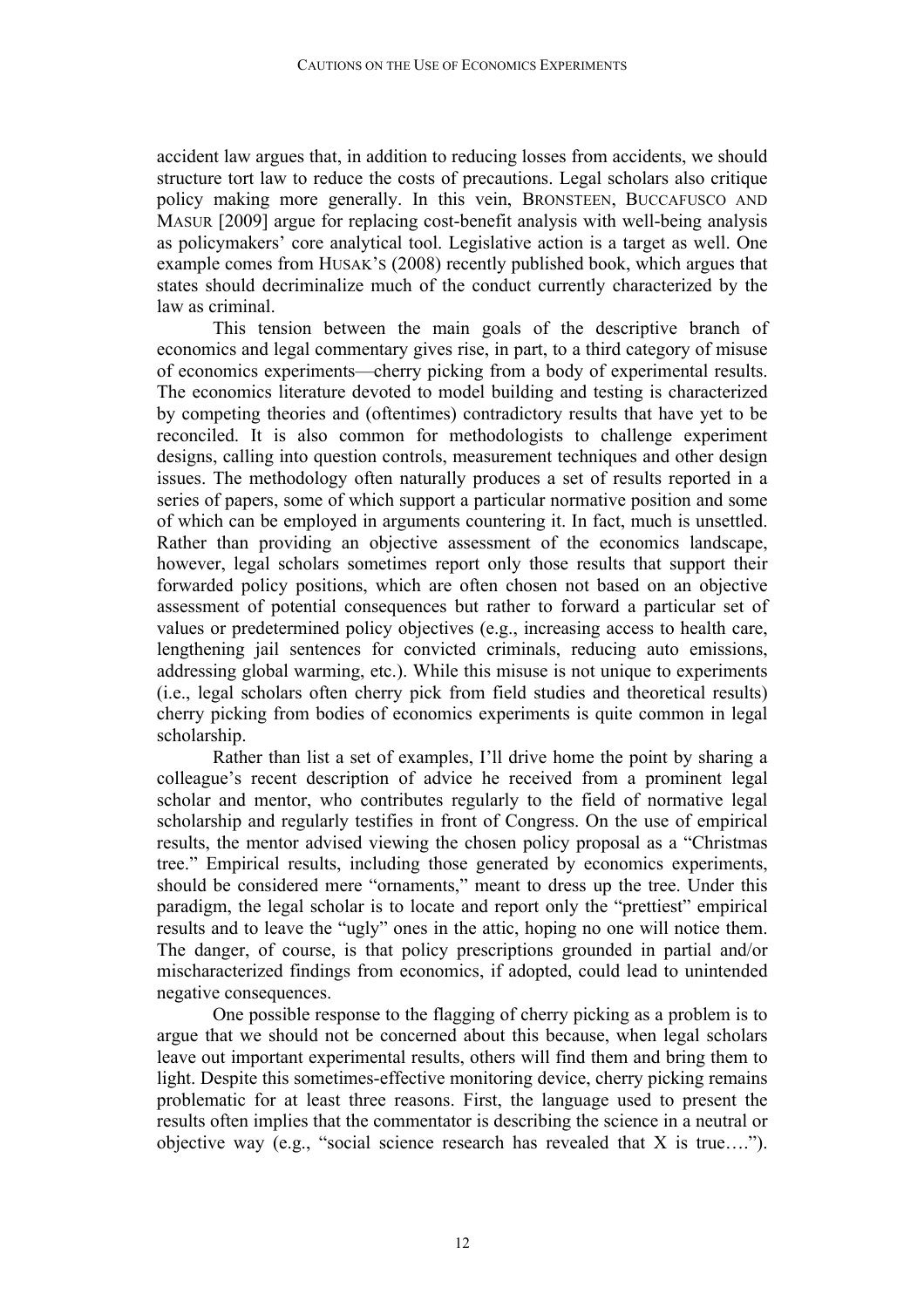Readers, many of whom are unfamiliar with the economics literature, often are unaware that the description of the science is incomplete or that caveats apply. They simply take the description at face value. Second, the vast majority of published legal scholarship is not peer-reviewed. Therefore, experts are rarely called upon to screen articles before they go into print. Unless the law student editor has expertise in economics, descriptions of the state of the science are accepted as is. Third, scholars have little incentive to correct the record. Even when incomplete descriptions are spotted, corrections are not encouraged by the academic reward system. When it comes to policymaking (to the extent legal scholarship influences policy), mechanisms like notice and comment periods invite corrections, although these clearly are not full proof.

#### *4 Conclusion*

Misuses of economics experiments in legal scholarship and policy analysis are driven by a variety of factors. Faulty critiques grounded in external or ecological validity and direct application of results rather than well-supported theories likely are due, at least in part, to a lack of appreciation for or understanding of the fundamental purpose behind economics experiments. A better understanding of the features of a sound economics experiment makes clear why experimentalists rightly do not strive to design experiments to mimic more complex settings that exist outside the laboratory. In addition, a better understanding of the role of experiments in the descriptive branch of economics helps clarify why directly applying experiment results rather than well-supported theories in legal analysis is problematic. Bringing to light the role of experiments in the field of economics likely will lead to fewer misuses of these types.

Addressing the third misuse is less straightforward. Cherry picking likely arises in part from a lack of appreciation of the fact that large bodies of evidence often are produced to study basic economics principles. Developing complete reviews of experimental literatures and synthesizing a set of results to draw conclusions regarding which theories best organize the data can be difficult, especially for those not trained in the methods. Increased attention to the inherent complexities of the science of economics can reduce the frequency of inadvertent cherry picking.

Other factors, however, drive cherry picking. The normative nature of legal scholarship naturally leads to attempts to highlight results that support the author's pre-determined policy prescription or proposed changes to the law. While we sometimes can rely on opponents to bring to light contradictory evidence, this is not a fail-safe. Certainly requiring peer-review of legal scholarship would help. Some law review editorial boards have been seeking reviews from faculty with expertise, although this solution comes with severe limitations (e.g., experts reside on a limited number of faculties, law faculty have few incentives to take on this time-consuming task, law students are not driven by reputation effects that impose pressure on journal editors in other fields who are members of the field). Perhaps the best we can do under the circumstances is to warn those who turn to legal scholarship for objective assessments of whether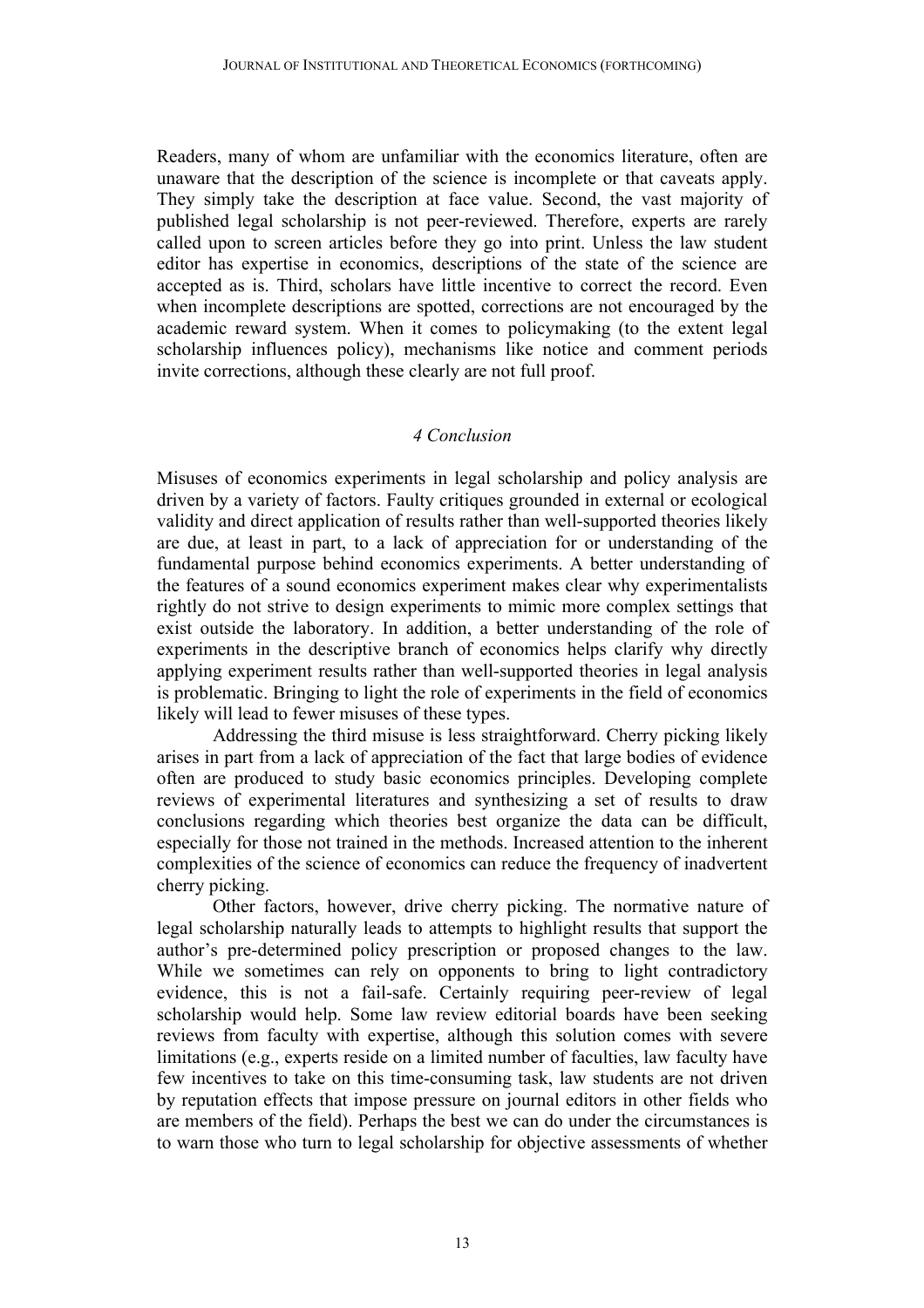and how lessons from economics experiments can be applied in legal analyses to be on the lookout for less-than-objective applications of experiments.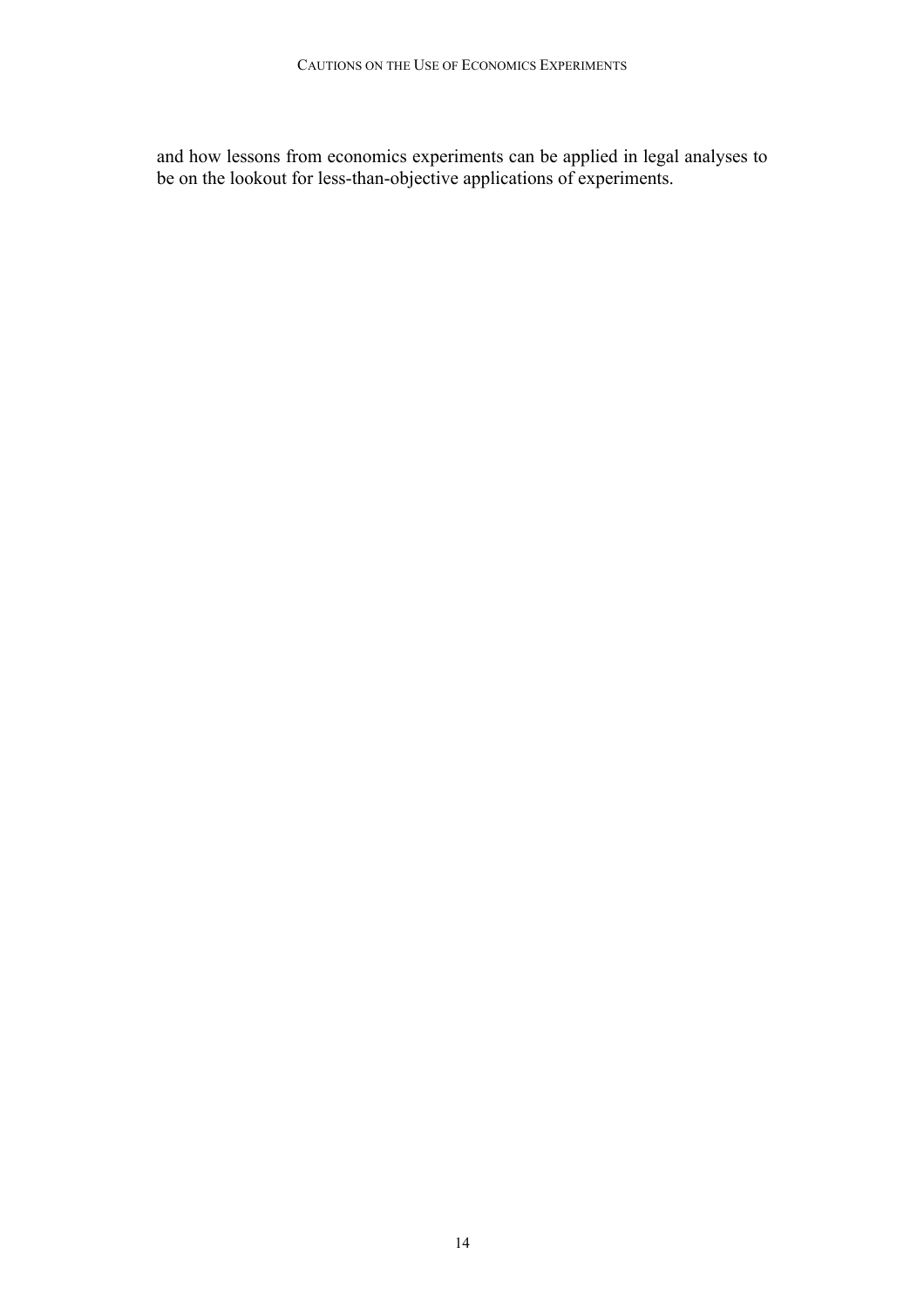#### *References*

- ARLEN, J. AND E. TALLEY [2008], "Introduction," pp. xv-lxi in: J. Arlen and E. Talley (eds.), *Experimental Law and Economics*, Edward Elgar Publishing.
- ANDERSON, L.R. AND C.A. HOLT [1997], "Information Cascades in the Laboratory," *American Economic Review*, 87, 847-862.
- BASSI, A., R. MORTON AND K. WILLIAMS [2006], "Incentives, Complexity, and Motivations in Experiments," Working Paper.
- BRONSTEEN, J., C.J. BUCCAFUSCO AND J.S. MASUR [2009], "Welfare as Happiness," Working Paper, University of Chicago Law & Economics, Olin Working Paper No. 468, Chicago.
- CALABRESI, G. [1970], *The Costs of Accidents: A Legal and Economic Analysis,* Yale University Press: New Haven, CT.
- CASON, T.N. [2008] "Trading Institutions and Emission Allowances" in: *Handbook of Experimental Economics Results, Volume 1*, Charles R. Plott and Vernon Smith (eds.), Elsevier North-Holland Publishing.
- -- -- AND C.R. PLOTT [2005], "Forced Information Disclosure and the Fallacy of Transparency in Markets," *Economic Inquiry*, 43, 699-714.
- COURSEY, D.L., J.L. HOVIS AND W.D. SCHULZE [1987], "The Disparity Between Willington to Accept and Willingness to Pay Measures of Value," *Quarterly Journal of Economics*, 102, 679-790.
- CRAWFORD, V.P. [1997], "Theory and Experiment in the Analysis of Strategic Interaction," pp. 206-242 in: D.M. Kreps and K.F. Wallis (eds.), *Advances in Economics and Econometrics: Theory and Applications, Volume 1*, Cambridge University Press: Cambridge.
- DAVE, C. AND K.W. WOLFE [2003], "On Confirmation Bias and Deviations from Bayesian Updating," Working Paper.
- EL-GAMAL, M.A. AND D.M. GRETHER [1995], "Are People Bayesian? Uncovering Behavioral Strategies," *Journal of the American Statistical Association*, 90, 1137-1145.
- FRANCIOSI, R., P. KUJAL, R. MICHELITSCH, V. SMITH AND G. DENG [1996], "Experimental tests of the endowment effect," *Journal of Economic Behavior & Organization*, 30, 213-226.
- GIGERENZER, G. AND U. HOFFRAGE [1995], "How to improve Bayesian reasoning without instruction: frequency formats," *Psychological Review*, 102, 684-704.
- GRETHER, D.M. [1980], "Bayes' Rule as a Descriptive Model: The Representativeness Heuristic," *Quarterly Journal of Economics*, 95, 537-557.
- -- --, R.M. ISAAC AND CHARLES R. PLOTT [1979], "Alternative Methods of Allocating Airport Slots: Performance and Evaluation," Paper prepared for the Civil Aeronautics Board. Pasadena: Polinomics Research Laboratories, Inc.
- GUALA F. [2005], *The Methodology of Experimental Economics*, Cambridge University Press: New York.
- HARRISON, G.W. AND J.A. LIST [2004], "Field Experiments," *Journal of Economic Literature*, 42, 1009-1055.
- HOFFMAN, E., K. MCCABE AND V. SMITH [2008] "Reciprocity in Ultimatum and Dictator Games: An Introduction" in: *Handbook of Experimental Economics Results, Volume 1*, Charles R. Plott and Vernon Smith (eds.), Elsevier North-Holland Publishing.
- -- -- AND M. SPITZER [1985], "Experimental Law and Economics: An Introduction," *Columbia Law Review*, 85, 1009-13.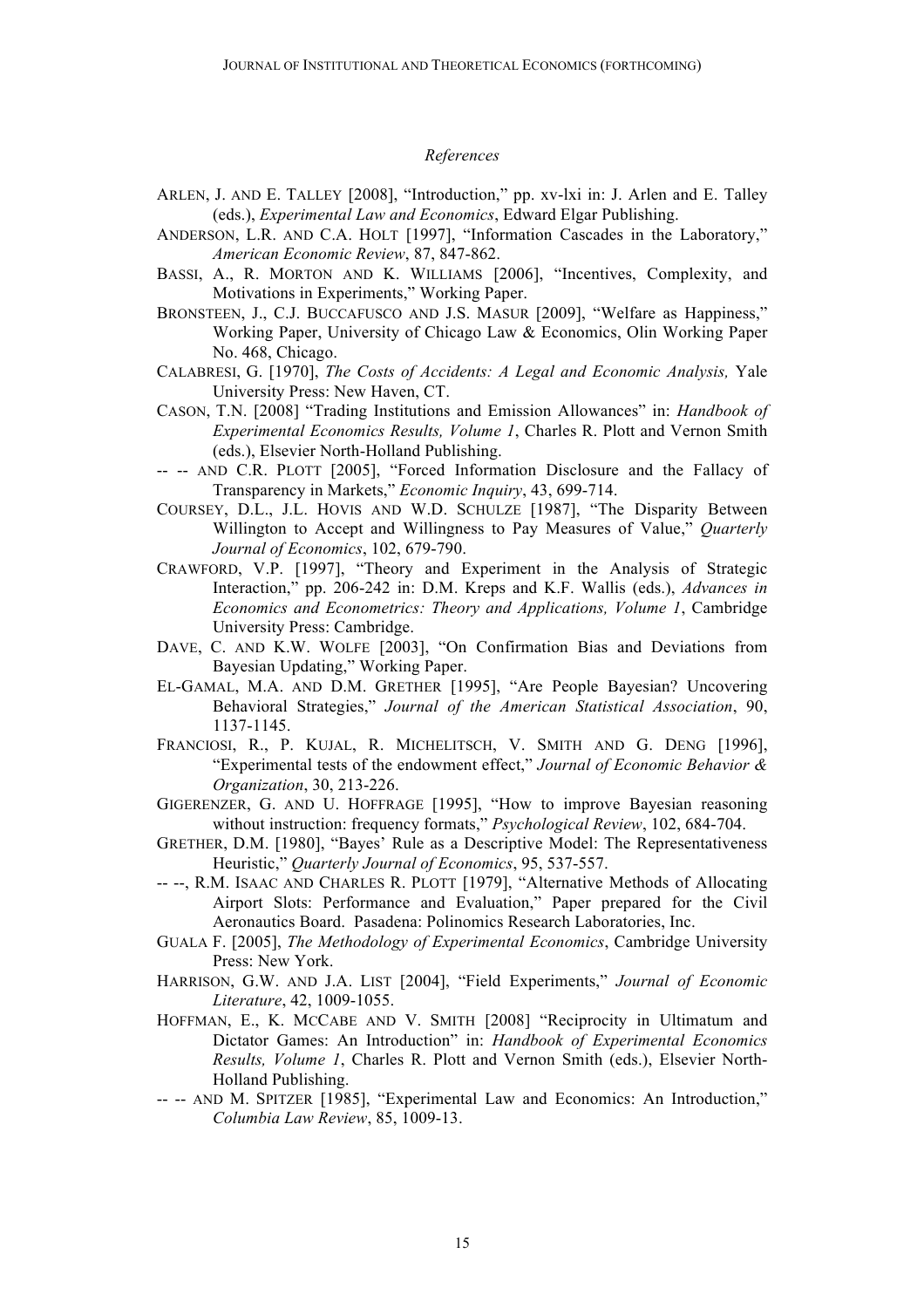- HUSAK, D. [2008], *Overcriminalization: The Limits of the Criminal Law*, Oxford University Press: U.S.
- KAGEL, J. H. AND A.A. ROTH [1995], *The Handbook of Experimental Economics*, Princeton University Press: Princeton, NJ.
- KAHNEMAN, D., J.L. KNETSCH AND R.H. THALER [1990], "Experimental Tests of the Endowment Effect and the Coase Theorem," *Journal of Political Economy*, 98, 1325-48.
- KELMAN, M. [1985], "Comment on Hoffman and Spitzer's Experimental Law and Economics," *Columbia Law Review*, 85, 1037-1046.
- KNETSCH, J.L. AND J.A. SINDEN [1987], "The Persistence of Evaluation Disparities," *Quarterly Journal of Economics*, 102, 691-695.
- KOROBKIN, R. [2006], "Psychological Impediments to Meditation Success: Theory and Practice," *Ohio State Journal of Dispute Resolution*, 21, 281-327.
- LEVITT, S.D. AND J.A. LIST [2006], "What Do Laboratory Experiments Tell Us About the Real World?," Working paper. Available at http://pricetheory.uchicago.edu/levitt/Papers/jep%20revision%20Levitt%20&% 20List.pdf
- MCCAFFERY, E.J., D.J. KAHNEMAN AND M.L. SPITZER [1995], "Framing the Jury: Cognitive Perspectives on Pain and Suffering Awards," *Virginia Law Review*, 81, 1341.
- MURNIGHAN, J. KEITH [2008] "Fairness in Ultimatum Bargaining" in: *Handbook of Experimental Economics Results, Volume 1*, Charles R. Plott and Vernon Smith (eds.), Elsevier North-Holland Publishing.
- PLOTT, C.R. [1982], "Industrial Organization Theory and Experimental Economics," *Journal of Economic Literature*, 20, 1485-1527.
- -- -- [1988], "Research on Pricing in a Gas Transportation Network." Office of Economic Policy Technical Report no. 88-2. Federal Energy Regulatory Commission, Washington, D.C.
- -- -- [1999], "Policy and the Use of Laboratory Experimental Methodology in Economics," pp. 293-315 in: Luigi Luini (ed.), *Uncertain Decisions: Bridging Theory and Experiments*, Kluwer Academic Publishers: Boston.
- -- -- [2001], "Introduction," in: *Public Economics, Political Processes, and Policy Applications*, Edward Elgar Publishing.
- -- -- AND V.L. SMITH (eds.) [2008] *Handbook of Experimental Economic Results*, *Volume 1*, Elsevier North-Holland Publishing.
- ROTH, A.E. [1988], "Laboratory Experimentation in Economics: A Methodological Overview," *Economic Journal*, 98, 974-1031.
- RUBIN, E.L. [1988] "The Practice and Discourse of Legal Scholarship," *Michigan Law Review*, 86, 1835-1905.
- SALMON, T.C. AND C.R. PLOTT [2004] "The Simultaneous, Ascending Auction: Dynamics of Price Adjustment in Experiments and in the U.K. 3G Spectrum Auction," *Journal of Economic Behavior and Organization*, 53, 353-383.
- SAMUELSON, L. [2005], "Economic Theory and Experimental Economics," *Journal of Economic Literature*, 43, 65-107.
- SCHLAG, P. [1991]. "Normality and the Politics of Form," *University of Pennsylvania Law Review*, 139, 801-932.
- SCHMUCKLER, M.A. [2001], "What is Ecological Validity? A Dimensional Analysis," *Infancy*, 2, 419.
- SCHRAM, A. [2005], "Artificiality: The tension between internal and external validity in economic experiments," *Journal of Economic Methodology*, 12, 225-237.